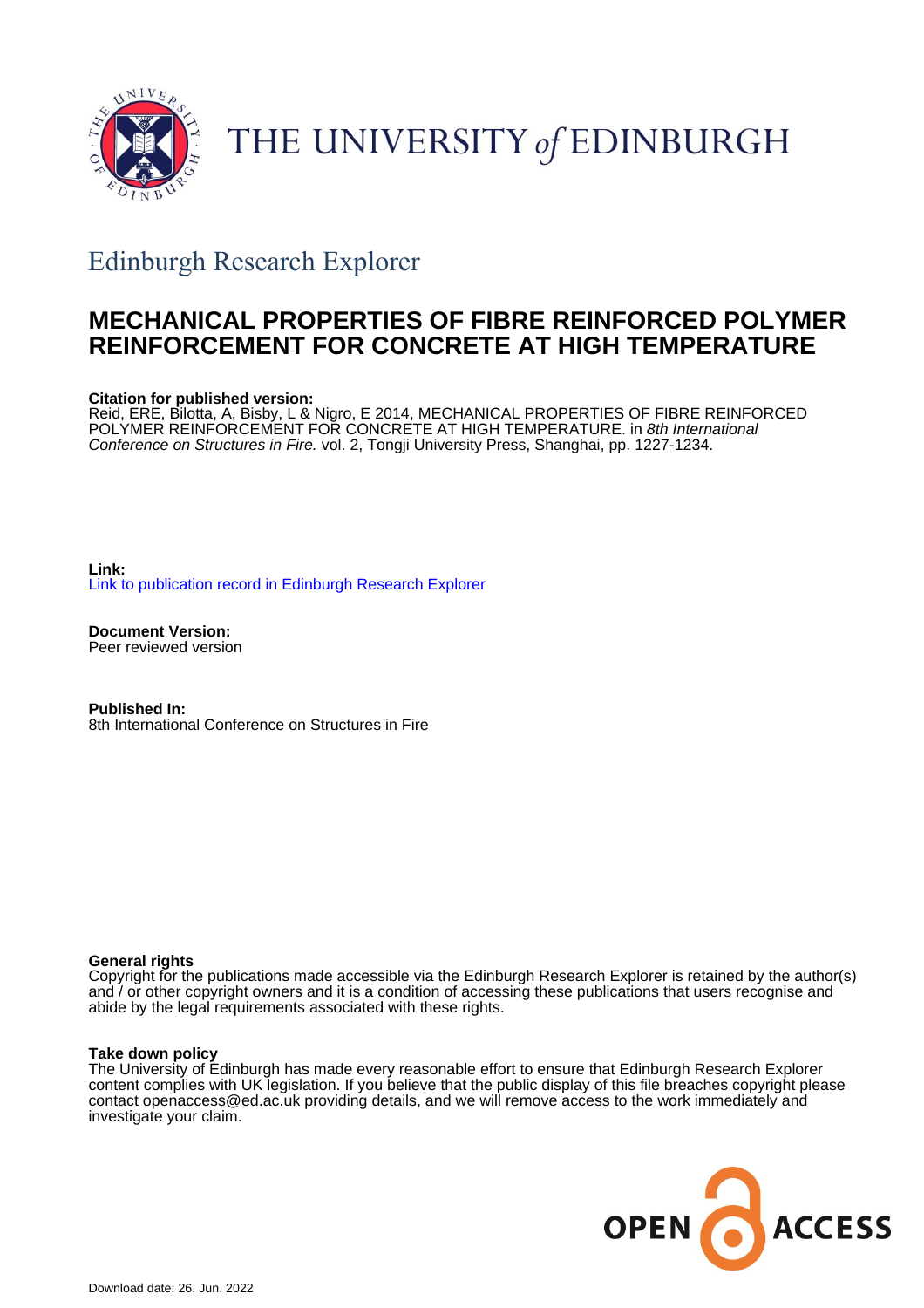#### **MECHANICAL PROPERTIES OF FIBRE REINFORCED POLYMER REINFORCEMENT FOR CONCRETE AT HIGH TEMPERATURE**

**Emma McIntyre\*, Antonio Bilotta\*\*, Luke Bisby\*, Emidio Nigro\*\***

\* BRE Centre for Fire Safety Engineering, School of Engineering, The University of Edinburgh, UK e-mails: emma.mcintyre@ed.ac.uk, luke.bisby@ed.ac.uk

\*\* Department of Structures for Engineering and Architecture, University of Naples Federico II, Italy e-mails: antonio.bilotta@unina.it, emidio.nigro@unina.it

**Keywords**: Fire, FRP, Experimental, High temperature, Concrete reinforcement.

**Abstract***. Fibre reinforced polymer (FRP) bars are increasingly being used as replacement of steel reinforcing bars in the design and construction of concrete buildings. However, the deterioration of mechanical properties of FRP materials on heating is, in general, not well known and has not been well characterized for the wide variety of FRP materials currently available; this hinders application of FRP materials in many cases. To better understand the complexities of FRP bars' response at high temperature, an experimental study into the tensile mechanical response of FRP reinforcing bars at high temperature is presented. The results of dynamic mechanical analysis (DMA) and thermogravimetric analysis (TGA) tests are used to evaluate the glass transition temperature (Tg) and decomposition processes (Td) of a specific commercially available glass FRP (GFRP) reinforcing bar for concrete reinforcement. Results are presented from direct tensile tests on the FRP bars at different steady-state temperatures varying from 20°C to temperatures at which crystallization of the resin occurs (i.e. 500°C). These are compared against results from the small-scale characterization tests and semi-empricial models available in the literature. Finally, a novel model for the reduction in tensile strength of FRP materials at high temperature, which requires only small scale DMA and DSC testing, along with a small number of tension tests at elevated temperature, is proposed.*

#### **1 INTRODUCTION**

Fibre reinforced polymer (FRP) reinforcing bars have considerable advantages as compared against steel reinforcement (in particular their resistance to electrochemical corrosion) and are thus increasingly being used for internal reinforcement of sustainable and durable concrete structures. FRP reinforcement is particularly common as flexural reinforcement for reinforced concrete beams and slabs. A key concern for the behaviour of concrete member reinforced with FRP bars is their response during exposure to fire. The mechanical and bond properties' of FRPs deteriorate at high temperatures, and this has the potential to cause reductions in load carrying capacity and stiffness of FRP reinforced concrete structural elements, particularly those working in flexure [1, 2].

While it is well known that FRP bars suffer reductions in mechanical and bond strength at elevated temperature, the wide variety of available specific, proprietary FRP materials of different composition makes it very difficult to make broad generalizations regarding quantification of their high temperature mechanical and bond properties. Thus, each candidate FRP material must be separately characterized through numerous tensile and bond pullout tests at elevated temperature before it can be used with confidence by designers. This investment in testing is expensive, inefficient, and time consuming, and as a result the required data are not available for most currently available FRP reinforcing materials; this hinders the widespread application of FRP materials in concrete buildings.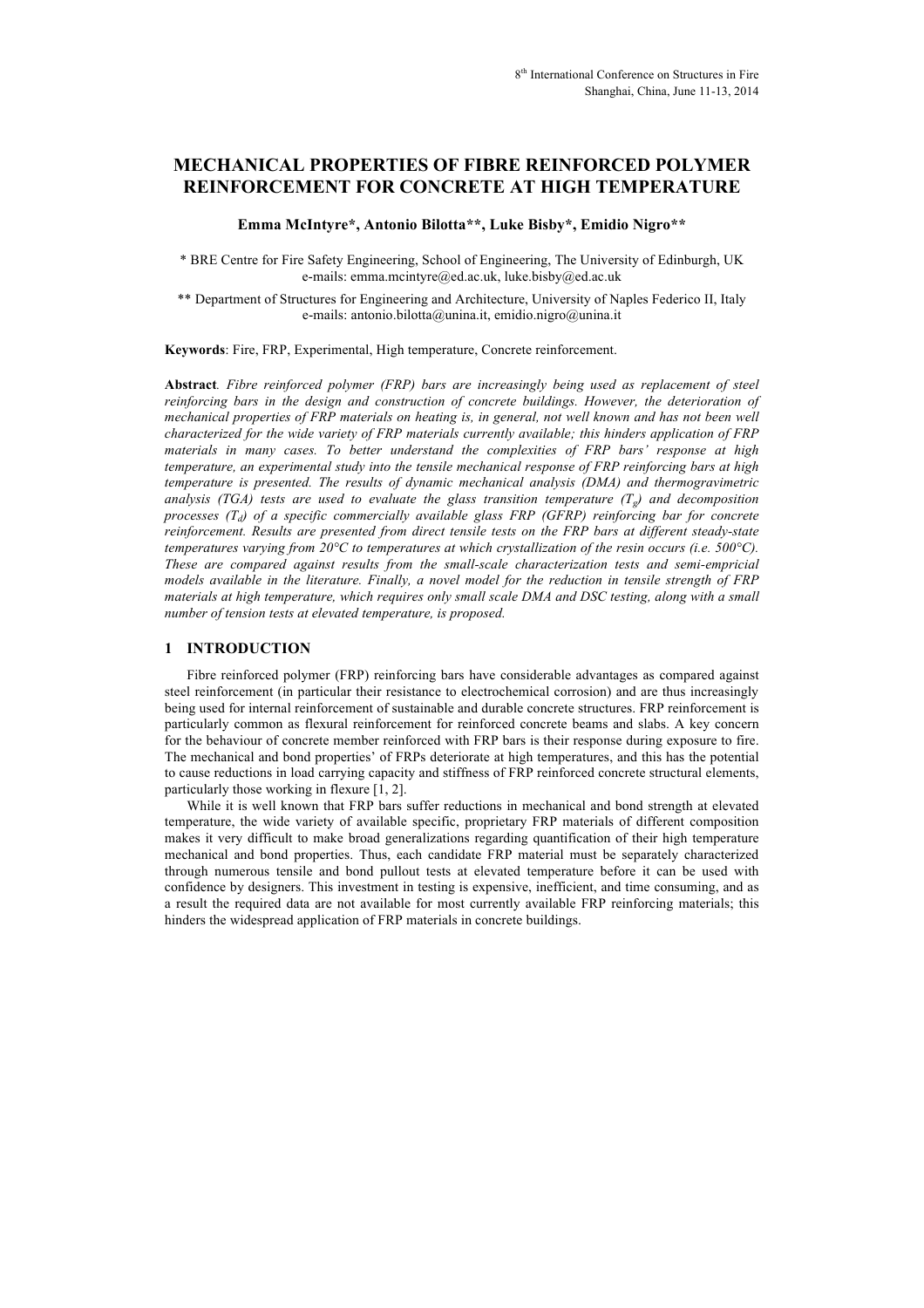#### **2 BACKGROUND**

The current paper focuses on a single type of commercially available glass FRP reinforcing bar for concrete. It is very well established that the mechanical properties of FRPs deteriorate (as for all structural materials) with increasing temperature. The limiting temperature for 'adequate' performance of FRP materials is commonly taken to be the glass transition temperature  $T_g$  of the polymer matrix [1, 2], which is typically in the range of 90–200°C for the epoxy or vinylester matrix, manufactured using a pultrustion process, that are used for concrete reinforcing applications (although it is noteworthy that degradation in mechanical properties may be observed even before *Tg* (see below). Also, because of the anisotropy of pultruded unidirectional FRP materials, transverse and bond properties are more severely affected by elevated temperatures than the longitudinal properties; transverse and shear strength and stiffness decrease rapidly in the range of *Tg*.



Figure 1. Summary of available data on the high temperature performance of: (a) bare glass fibres, (b) glass FRP bars (with cold anchorage), and (c) GFRP bar to concrete bond (pullout strength).

Several research studies are reported in the literature studying the high-temperature mechanical properties FRP materials and their constituent materials; a full review of these has been presented previously by Bisby et al. [12]. Degradation of mechanical properties is governed by the properties of the polymer matrix, since commonly available fibres are relatively more resistant to thermal effects; however, quantification of the degradation in tensile strength and stiffness of specific FRP products remains a significant challenge as already noted.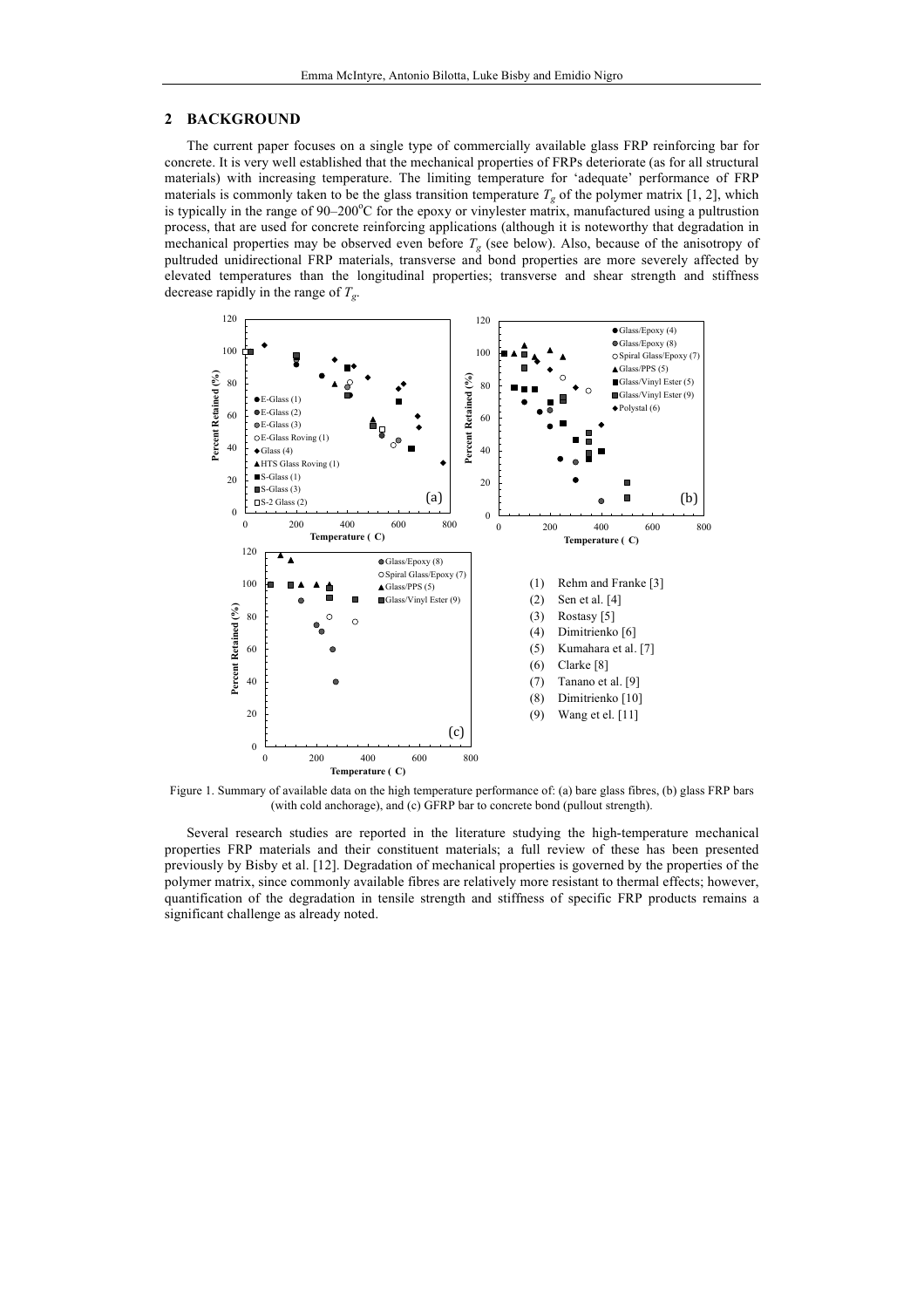Fig. 1 shows the temperature-dependent ultimate tensile strength of bare glass fibres, the ultimate tensile strength of GFRP bars, and the tensile elastic modulus of GFRP bars used as reinforcement for concrete, at elevated temperature, based on data available in the literature and assembled by Bisby [12]. These figures demonstrate that both bare glass fibres and glass fibre reinforced polymer bars are sensitive to elevated temperature, however the FRPs are considerably more sensitive than the bare fibres themselves. This is because load sharing between the fibres is reduced at temperatures in the range of  $T_g$ , due to loss of the resin's ability to transfer loads through shear stresses, resulting in reduced bulk strength for the GFRP bars as compared with bare fibres (for which load sharing has no relevance).

There is considerable scatter in all three plots shown in Figure 1. This is expected given the wide range of possible matrix formulations, fibre orientations (spiral and braided fibres in some cases), and fibre volume fractions represented in the data. It appears that some GFRP materials are more sensitive to elevated temperature than others, and that generalizations are hard to make. A central purpose of the current paper is to attempt to define the minimum suite of tests needed to credibly characterize the expected reductions of mechanical properties of FRP bars at elevated temperature, without the need to perform a wide range of tensile tests over a range of temperatures from ambient, through the glass transition  $(T_g)$ , and increasing above the resin decomposition temperature  $(T_d)$ .

#### **3 EXPERIMENTAL PROGRAMME AND RESULTS**

#### **3.1 Materials Characterization Testing**

Dynamic mechanical analysis and TGA tests were performed in order to determine the glass transition temperature  $(T_g)$  and the decomposition temperature  $(T_d)$  for the GFRP bars studied herein.

 $T_g$  is a characteristic value for FRP materials which is used to nominally differentiate between stiff, glassy and soft, rubbery states of the polymer resin matrix; it is widely assumed to represent a limiting temperature for structural use of FRP materials and is often presented by FRP bar manufacturers as a single point value. However, in the current study (and in reality)  $T_g$  is defined using various currently accepted definitions over a range of temperatures within the region representing different stages of resin transitioning (softening).

Dynamic mechanical analysis (DMA) is one of a variety of test methods that can be used to determine *Tg* for an FRP material. The test works by applying an oscillatory load to a small sample of FRP and measuring the load versus displacement response of the sample with increasing temperature. As output, DMA testing gives the variation in storage modulus (effectively the elastic modulus of the sample), as well as a parameter called 'Tan *δ*' where *δ* is the phase angle between the elastic and viscous responses of the sample under sinusoidal loading. On the basis of these data,  $T_g$  can be defined by one of a number of definitions, three of which are shown in Figure 2(a). *Tg\_Onset* is defined by the intersection of tangent lines defined by initial slope and the maximum negative slope of the storage modulus reduction curve; *Tg\_Midpoint* is defined by the temperature at which the maximum negative slope of the modulus reduction curve is observed, and  $T_{g\_Tan \delta}$  is defined by the peak value of the tangent of the phase angle, Delta. These definitions are essentially arbitrary, but they all relate to a softening of the polymer resin from which the FRP is made. Figure 2(a) shows that for the GFRP material used in the current study the  $T_g$  values are:  $T_g$  <sub>Onset</sub> =  $\frac{\mu}{\mu} H^{\circ}C$ ;  $T_g$  <sub>Midpoint</sub> =  $\frac{\mu}{\mu} H^{\circ}C$ , and  $T_g$   $T_{an \delta} = \frac{\mu}{\mu} H^{\circ}C$ .

Thermogravimetric analysis (TGA) essentially measures mass loss with increasing temperature. This test is useful in determining the temperatures at which the organic polymer resin from which an FRP material is manufactured undergoes decomposition by breakdown of chemical bonds and pyrolysis, eventually leaving only the inorganic fibres (in the case of glass FRPs where there is no oxidation of the glass fibre themselves). TGA testing can also give an indication of the approximate fibre volume fraction of an FRP material, since the bulk of the mass remaining after the polymer resin burns off can be attributed to the fibres (with a small amount of residual polymer char).  $T_d$  suffers from the same problems in definition as  $T_g$  based on its output, a mass loss curve for instance like the one given in Figure 2(b) for the glass FRP treated herein; in this case  $T_d$  has been taken as  $\frac{H}{H}^{\circ}C$ .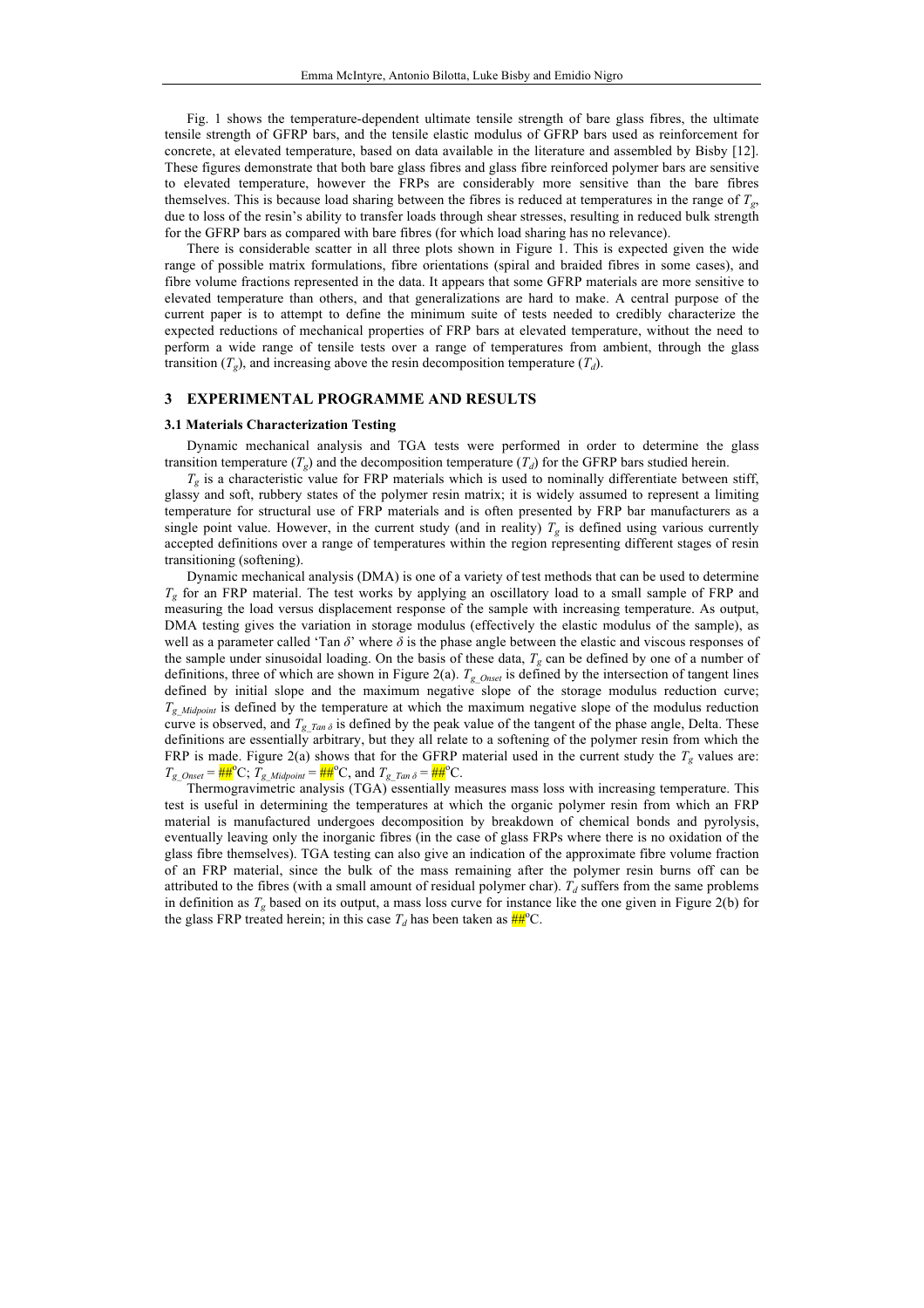

Figure 2. Results of (a) DMA and (b) TGA tests on the GFRP bars tested in the current study.

#### **3.2 High-Temperature Tensile Tests**

In addition to the small-scale materials characterization tests described in the preceding section, direct tensile tests were performed on glass FRP bars over a range of temperatures. The overall testing setup is shown in Figure 3 and a summary of the tests performed and their results is given in Table 1.

| Specimen ID | Temperature $(^{\circ}C)$ | Peak Load (kN) | Tensile Strength (MPa) | Failure Mode          |
|-------------|---------------------------|----------------|------------------------|-----------------------|
| 25a         | 25                        | 86.40          | 764                    | <b>Anchor Failure</b> |
| 25b         | 25                        | 101.44         | 897                    | Coating Failure       |
| 25c         | 25                        | 119.24         | 1054                   | <b>Bar Rupture</b>    |
| 59a         | 59                        | 100.24         | 886                    | <b>Bar Rupture</b>    |
| 59b         | 59                        | 101.23         | 895                    | <b>Bar Rupture</b>    |
| 74a         | 74                        | 92.18          | 815                    | <b>Bar Rupture</b>    |
| 74b         | 74                        | 93.52          | 827                    | <b>Bar Rupture</b>    |
| 100a        | 100                       | 90.50          | 800                    | <b>Bar Rupture</b>    |
| 100b        | 100                       | 83.88          | 742                    | <b>Bar Rupture</b>    |
| 111a        | 111                       | 85.28          | 754                    | <b>Bar Rupture</b>    |
| 111b        | 111                       | 72.45          | 641                    | Anchor Failure        |
| 111c        | 111                       | 86.74          | 767                    | <b>Bar Rupture</b>    |
| 150a        | 150                       | 78.10          | 691                    | <b>Bar Rupture</b>    |
| 200a        | 200                       | 79.91          | 707                    | <b>Bar Rupture</b>    |
| 315a        | 315                       | 79.58          | 704                    | <b>Bar Rupture</b>    |
| 315b        | 315                       | 78.80          | 697                    | <b>Bar Rupture</b>    |
| 375a        | 375                       | 36.39          | 322                    | <b>Bar Rupture</b>    |
| 375b        | 375                       | 38.62          | 341                    | <b>Bar Rupture</b>    |
| 440a        | 440                       | 55.05          | 487                    | <b>Bar Rupture</b>    |
| 440b        | 440                       | 43.98          | 389                    | <b>Bar Rupture</b>    |
| 495a        | 495                       | 16.90          | 149                    | <b>Bar Rupture</b>    |
| 495b        | 495                       | 15.14          | 134                    | <b>Bar Rupture</b>    |
|             |                           |                |                        |                       |

Table 1. Details of the Experimental Programme. Table 1.

All tension tests were performed using an Instron 600LX materials testing frame with an integrated environmental chamber capable of heating samples up to a maximum temperature of 600°C. Because FRP bars have low transverse strength and cannot be gripped in wedge-action or lateral hydraulic anchors, individual samples of FRP bar were potted within steel anchors using a microsilica-filled epoxy resin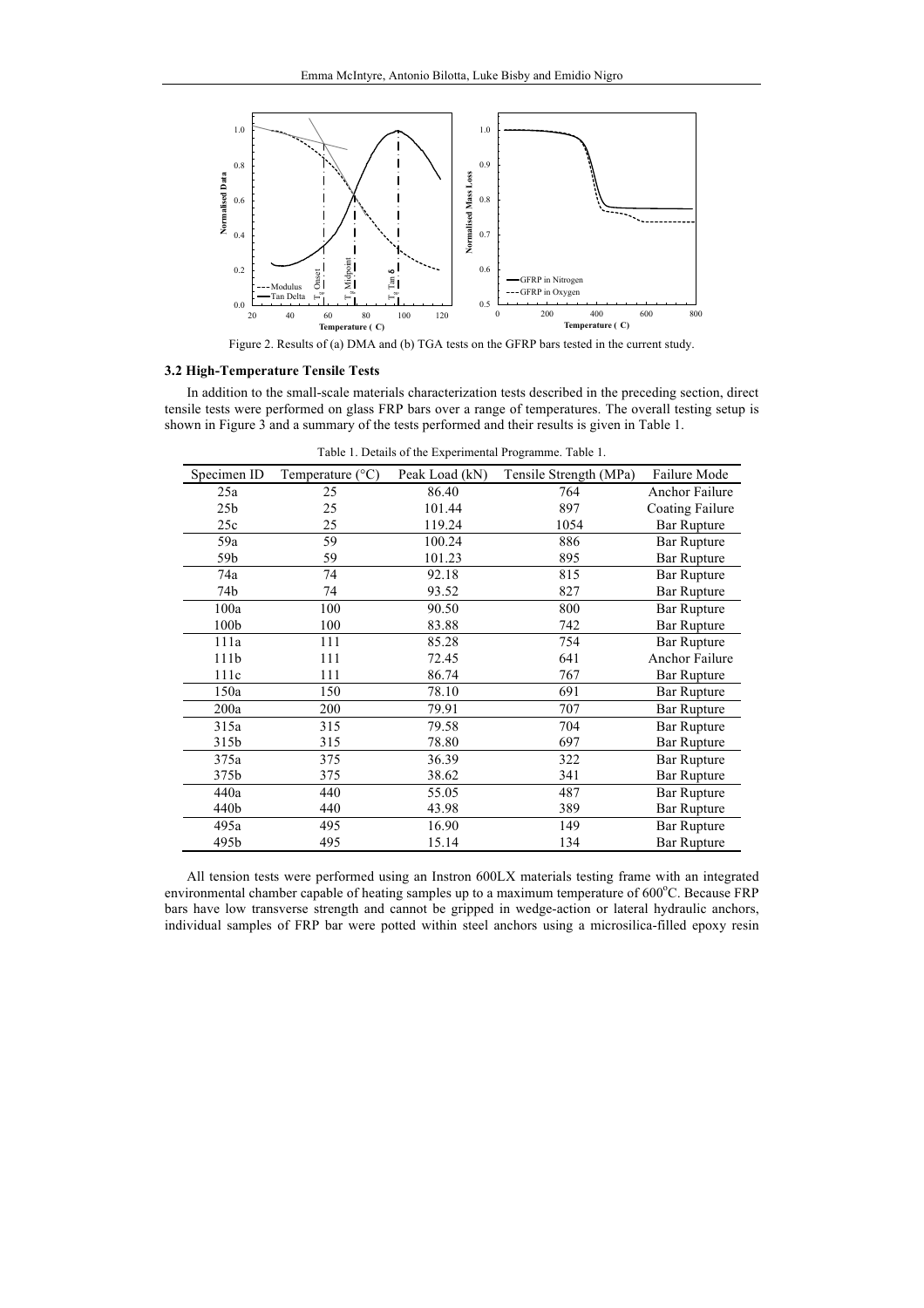system. The steel anchors were then connected to the loading frame crossheads and the bars were loaded in tension until failure.

It should be noted that the steel potted anchors were maintained outside of the environmental chamber during testing, thus ensuring cold anchorage and avoiding bond failures. This is important because the bond between FRP bars and concrete is known to be highly sensitive to elevated temperature exposure. The current study is interested in mechanical properties of *well-anchored* FRP materials, and inherently assumes that a cold anchorage zone is provided in order to avoid bond pullout failures.

All tension tests were performed under steady-state thermal conditions wherein the bars were heated up to their test temperature at a rate of  $\frac{H}{H}$ °C until the target test temperature was reached, the sample was held at the target temperature for  $\frac{H H}{H}$  minutes, and the loading was then applied in displacement control at a crosshead stroke rate of  $\frac{H}{H}$  mm/min until failure.



Figure 3. Schematic and photo of test setup for tension tests using DIC strain measurement.



Figure 4. Reduction in ultimate tensile strength and tensile elastic modulus with increasing temperature for the bars tested in the current study (Eurocode 2 [13] reduction curves for mild steel reinforcement included for comparison).

Figure 4 provides a visual summary of the tension test results in terms of ultimate tensile strength and tensile elastic modulus (both normalized the value at ambient temperature). The tensile strength is considerably reduced at even mildly increased temperatures (for instance  $\geq \frac{H}{H}$ % reduction at  $T_g$ <sub>Onset</sub>), whereas the tensile elastic modulus appears to be less sensitive to elevated temperature exposure. This agrees in general with the bulk of the data available in the literature (refer to Figure 1). Also included in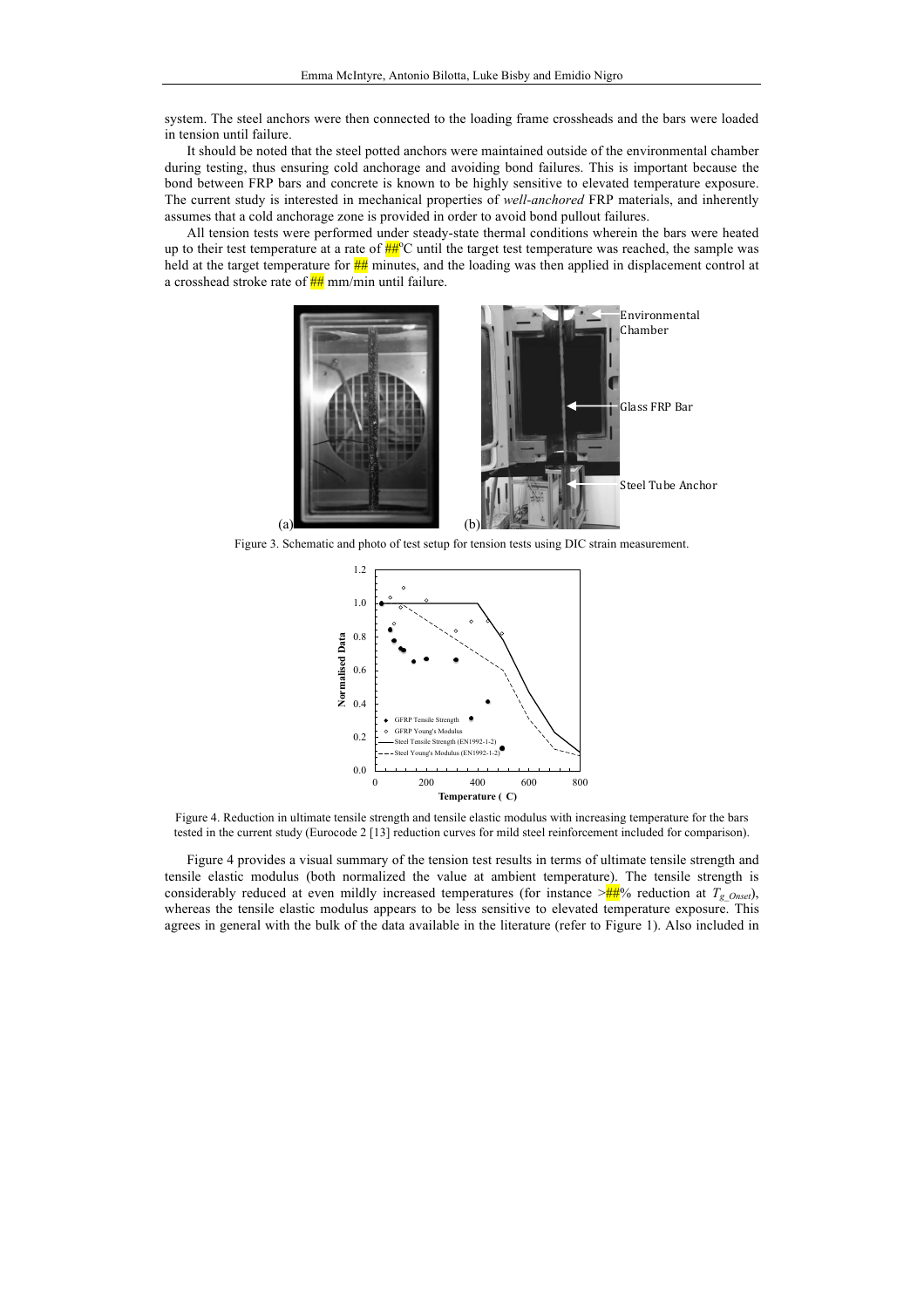Figure 4 are the Eurocode's recommended strength and modulus reduction curves for mild steel reinforcement at elevated temperature, indicating that GFRP bars are more sensitive in terms of strength reduction, but possibly less sensitive with respect to stiffness reduction (notwithstanding the scatter in the experimental data).

A change in failure mode was also observed with increasing temperature. At ambient temperature the bars exhibited sudden and violent rupture, whereas at temperatures well above  $T_g$  the failure mode was gradual and non-violent and was characterized by loss of interaction between the individual fibres due to resin softening and crystallization.

#### **4 SEMI-EMPIRICAL MODELLING**

As stated earlier, the central goal of the current study was to define the minimum suite of tests necessary to predict the reduction in strength (and ideally also stiffness) for a given FRP reinforcing bar product while avoiding the needed to perform a large number of difficult, costly, and time-consuming elevated temperature tension tests. A number of analytical and semi-empirical models for reduction in mechanical properties of FRP materials with increasing temperature are available in the literature [#].

Most previous authors in this area have noted a link between the glass transition response of the FRPs polymer resin (i.e. storage modulus reduction curve from DMA testing) to a reduction in mechanical properties for the FRPs themselves, leading to a 'step' reduction in tensile properties with increasing temperature in the region of  $T_g$ . A smaller number of prior authors have also linked a second step reduction in tensile properties to decomposition of the resin in the region of  $T<sub>d</sub>$ . However, most of the resulting models require curve fits to experimental data and so they do not avoid the need to perform a large number of tension tests.

On careful inspection of the tension test data shown in Figure 4, a two-step reduction response is apparent, with the first step appearing to be linked to the  $T_g$  response of the resin and the second appearing to be linked to its  $T<sub>d</sub>$  response. The level of the plateau between the first and second steps will depend on the specific fibres and resin used in the FRP, as well as its manufacturing process, fibre volume fraction, etc. On the basis of the ultimate tensile strength data given in Figure 4, the plateau for the glass FRP bars treated herein appears to be in the range of 0.7 when normalized to ambient temperature strength.

Using the rationale presented above, it is possible to propose both the minimum suite of tests needed to predict the tensile strength of a given pultruded FRP bar at elevated temperature, and a model to give the necessary information for use by designers (clearly this proposal must be verified by tests on other candidate FRP bars; this work is currently underway by the authors). The minimum suite of tests is:

1. DMA to determine the storage modulus reduction with temperature up to  $2T_g$ ;

- 2. TGA to determine the mass loss curve with temperature up to  $1.2T_d$  (note that the coefficient 1.2 is essentially arbitrary);
- 3. A minimum of 2 to 3 direct tension tests on the FRP bar in question at a temperature in the range of  $(T_g + T_d)/2$  to define the first plateau; and
- 4. A minimum of 2 to 3 direct tension tests on the FRP bar in question at a temperature in the range of  $1.2T<sub>d</sub>$  to define the second plateau;

The model is then described by the following equations (with reference to Figure 5, below):

$$
k_f = \frac{f_T}{f_{amb}} = \alpha_g + k_1 \cdot (1 - \alpha_g) \cdot \alpha_d + k_2 (1 - \alpha_g) \cdot (1 - \alpha_d)
$$
 (1)

Where  $f_t$  is the ultimate tensile strength at temperature *T* and  $f_{amb}$  is the ambient temperature ultimate tensile strength. The first step in the reduction of tensile strength with temperature is given by: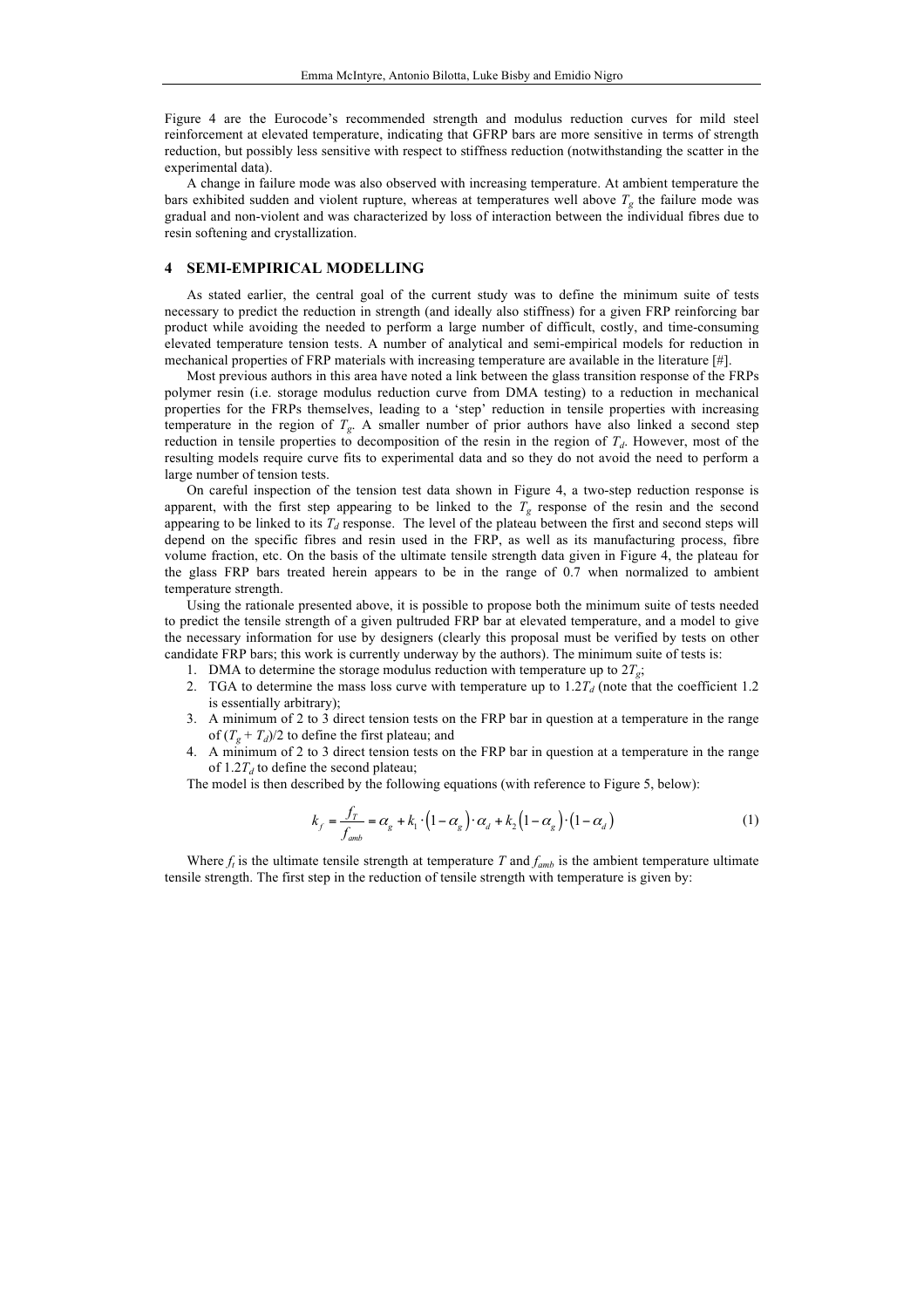$$
\alpha_{g}(T) = \frac{\frac{E_{T}^{'} - E_{g}^{'} }{E_{amb}^{'} - E_{amb}^{'}}}{1 - \frac{E_{g}^{'} }{E_{amb}^{'}}} \text{ for } 20^{\circ}C < T < 2T_{g} \qquad \text{with} \qquad \frac{E_{T}^{'} = E^{'}(T)}{E_{amb}^{'} = E^{'}(T_{amb})}
$$
\n
$$
\alpha_{g}(T) = \alpha_{g}(2T_{g}) = 0 \text{ for } T > 2T_{g} \qquad \qquad E_{g}^{'} = E^{'}(2T_{g}) \qquad (2)
$$

Where  $E'_{T}$ ,  $E'_{amb}$ , and  $E'_{g}$  are the normalized storage modulus values at *T*, ambient temperature,  $T_{amb}$ , and twice  $T_g$  (from DMA testing). The second step in the reduction of tensile strength is given by:

$$
\alpha_d(T) = 1 \text{ for } 20^{\circ}C < T < 2T_g \qquad m_T = m(T)
$$
\n
$$
\alpha_d(T) = \frac{m_T - m_d}{m_{2T_s} - m_d} \text{ for } 2T_g < T < T_d \qquad \text{with} \qquad m_{2T_g} = m(2T_g)
$$
\n
$$
\alpha_d(T) = \alpha_d(T_d) = 0 \text{ for } T > T_d \qquad m_d = m(T_d)
$$
\n
$$
(3)
$$

Where  $m_T$ ,  $m_{2Tg}$ , and  $m_d$  are the normalized mass loss values at *T*, twice  $T_g$ , and  $T_d$  (from TGA testing). The coefficients  $k_1$  and  $k_2$  represent the plateaus and are given by:

$$
k_1 = \frac{f_{T_1}}{f_{amb}} \text{ and } k_2 = \frac{f_{T_2}}{f_{amb}} \text{ with } T_1 = \frac{T_s + T_d}{2} \text{ and } T_2 = 1.2 \cdot T_d \tag{4}
$$

Where  $f_T$ <sub>1</sub> and  $f_T$ <sub>2</sub> are the tensile strengths of the bar in the first and second plateaus, delineated by  $T_I$ and *T2* as shown. The above equations lead to the predicted reduction in tensile strength (for the specific FRP bar treated in the current study) shown in Figure 5. The agreement between the test data and the analytical prediction is reasonable in this case, although additional tensile test data are needed to corroborate the agreement. Such tests are underway. Also underway are tests on other glass (and carbon) FRP bars in order to verify that the model can equally be applied to other FRP materials from various manufacturers and with various fibre and resin types.



Figure 5. Comparison of application of available models to the experimental data presented herein.

#### **5 CONCLUSIONS**

The mechanical (tensile) response of FRP bars is assessed as a function of tensile stiffness and ultimate tensile strength. The results demonstrate that the ultimate strength of the specific glass FRP bars